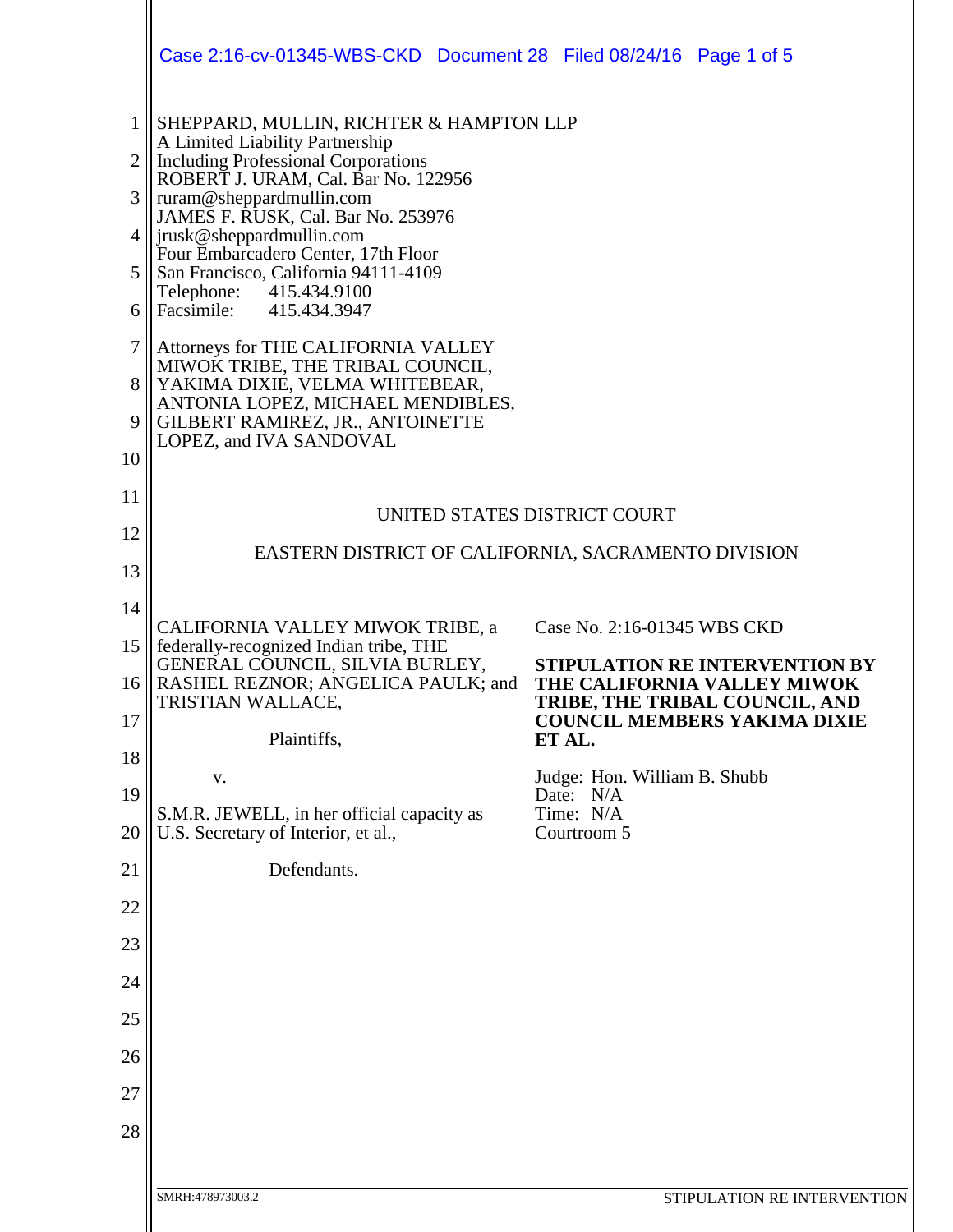1

## **RECITALS**

2 3 4 5 6 7 **A.** On June 17, 2016, Plaintiffs in this case filed their First Amended Complaint (FAC) against federal Defendants S.M.R. Jewell, *et al.*, challenging the Assistant Secretary – Indian Affair's December 30, 2015 decision (2015 Decision) regarding the California Valley Miwok Tribe (Tribe). Federal Defendants' answer to the FAC is currently due on September 6, 2016. The parties have stipulated that federal defendants may have up to and including September 16, 2016, to file their answer to the FAC.

8 9 10 11 **B.** On July 8, 2016, Plaintiffs filed a Motion for an Order Staying the 2015 Decision and an ex parte application to shorten time for hearing the motion. The Court denied the ex parte application by order dated July 14, 2016. The motion is currently set for hearing on October 17, 2016 at 1:30 p.m.

12

18

13 14 15 16 17 **C.** On August 8, 2016, proposed Intervenor-Defendants the California Valley Miwok Tribe, its Tribal Council, and Council members Yakima Dixie, Velma WhiteBear, Antonia Lopez, Michael Mendibles, Gilbert Ramirez, Jr., Antoinette Lopez, and Iva Sandoval filed a Motion to Intervene in this action as Defendants pursuant to Federal Rule of Civil Procedure 24. Plaintiffs and federal Defendants each filed a statement of non-opposition to intervention on August 19, 2016 and August 22, 2016, respectively.

19 20 21 22 23 24 25 **D.** Proposed Intervenors claim significant protectable interests that relate directly to the 2015 Decision challenged in this action, as set forth in their Motion to Intervene. The 2015 Decision identifies several groups of individuals who are entitled to participate in organization of the Tribe; the proposed Intervenor Council members represent that each of them is a member of one or more of the groups identified in the 2015 Decision and that the Council represents several hundred additional adults and children who are members of the groups identified in the 2015 Decision.

26 27 28 **E.** As contemplated by the 2015 Decision, proposed Intervenors have requested the Pacific Regional Director of the Bureau of Indian Affairs to recognize the Intervenor Tribal Council as the government of the Tribe; Plaintiffs' motion for stay seeks, in part, to prevent the

-1-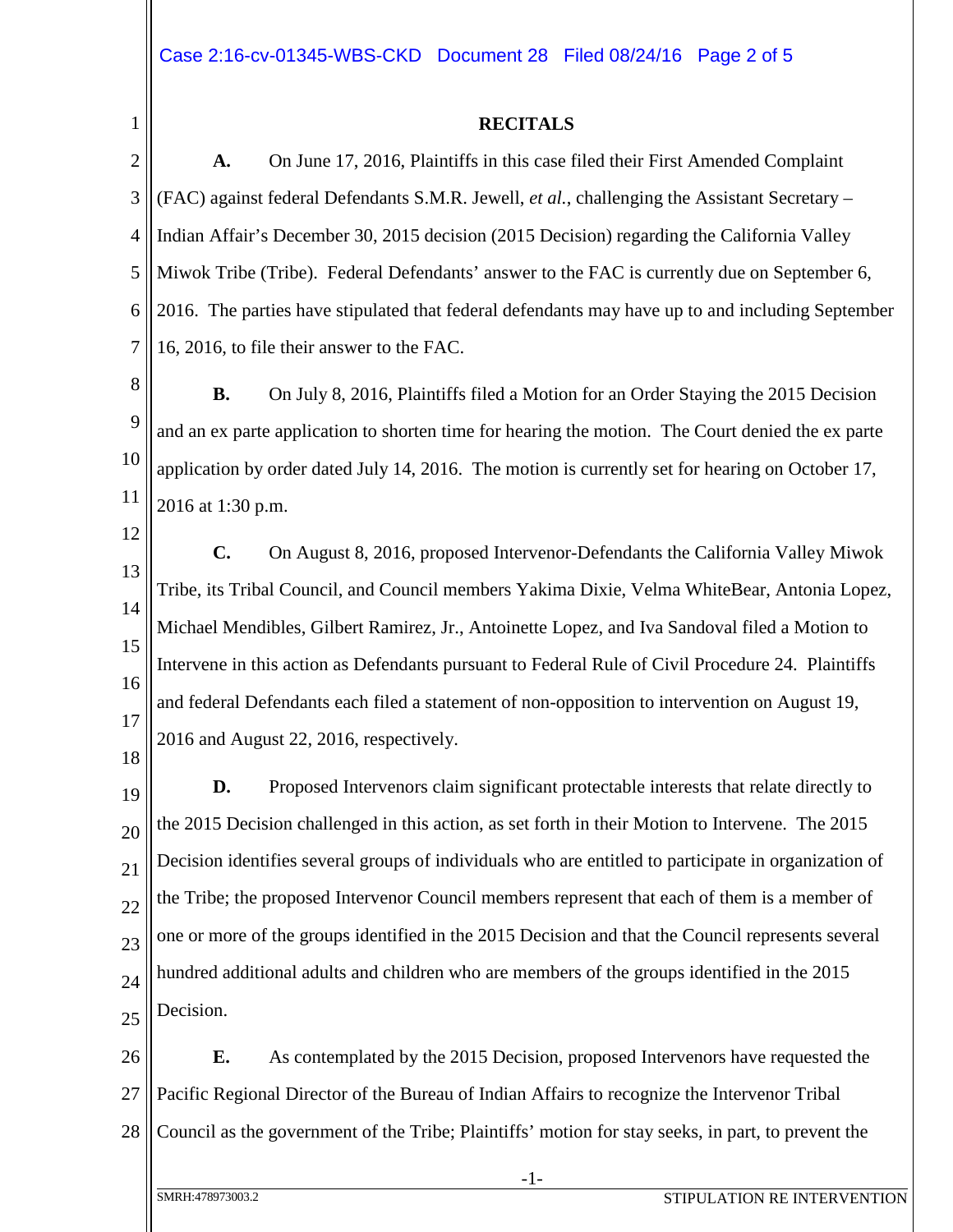## Case 2:16-cv-01345-WBS-CKD Document 28 Filed 08/24/16 Page 3 of 5

| $1$ Regional Director from acting on that request. Proposed Intervenors filed a proposed opposition |
|-----------------------------------------------------------------------------------------------------|
| 2   to Plaintiffs' motion for stay on August 8, 2016.                                               |
|                                                                                                     |

| 3              | F.                                                                                                  | As a practical matter, resolution of this action without proposed Intervenors'               |
|----------------|-----------------------------------------------------------------------------------------------------|----------------------------------------------------------------------------------------------|
| $\overline{4}$ | participation would impair their ability to protect their interests.                                |                                                                                              |
| 5              |                                                                                                     |                                                                                              |
| 6              |                                                                                                     |                                                                                              |
| 7              |                                                                                                     | <b>STIPULATION</b>                                                                           |
| 8              |                                                                                                     | Plaintiffs, federal Defendants, and proposed Intervenors, through their attorneys of record, |
| 9              |                                                                                                     | hereby stipulate and request that the Court make this stipulation an order of the Court:     |
| 10             | 1.                                                                                                  | Proposed Intervenors the California Valley Miwok Tribe, its Tribal Council,                  |
| 11             |                                                                                                     | Yakima Dixie, Velma WhiteBear, Antonia Lopez, Michael Mendibles, Gilbert Ramirez, Jr.,       |
| 12             | Antoinette Lopez, and Iva Sandoval shall be permitted to intervene in this action as defendants for |                                                                                              |
| 13             |                                                                                                     | all purposes pursuant to Federal Rule of Civil Procedure 24.                                 |
| 14             | 2.                                                                                                  | Intervenor-Defendants shall file their answer in intervention to the FAC by                  |

15 16 September 16, 2016, or such other date as the Court may set for the federal Defendants to file their answer.

| 17 |                  |                                                           |
|----|------------------|-----------------------------------------------------------|
| 18 | August 24, 2016  | Respectfully submitted,                                   |
|    |                  | Robert J. Uram                                            |
| 19 |                  | James F. Rusk                                             |
| 20 |                  | <b>SHEPPARD MULLIN RICHTER</b>                            |
|    |                  | & HAMPTON, LLP                                            |
| 21 |                  | Attorneys for Intervenor-Defendants the California Valley |
| 22 |                  | Miwok Tribe, the Tribal Council, Yakima Dixie, Velma      |
| 23 |                  | WhiteBear, Antonia Lopez, Michael Mendibles, Gilbert      |
|    |                  | Ramirez, Jr., Antoinette Lopez, and Iva Sandoval          |
| 24 |                  |                                                           |
| 25 |                  | /s/ James F. Rusk<br>By                                   |
|    |                  | <b>JAMES F. RUSK</b>                                      |
| 26 |                  |                                                           |
| 27 |                  |                                                           |
| 28 |                  |                                                           |
|    |                  |                                                           |
|    |                  | $-2-$                                                     |
|    | SMRH:478973003.2 | STIPULATION RE INTERVENTION                               |
|    |                  |                                                           |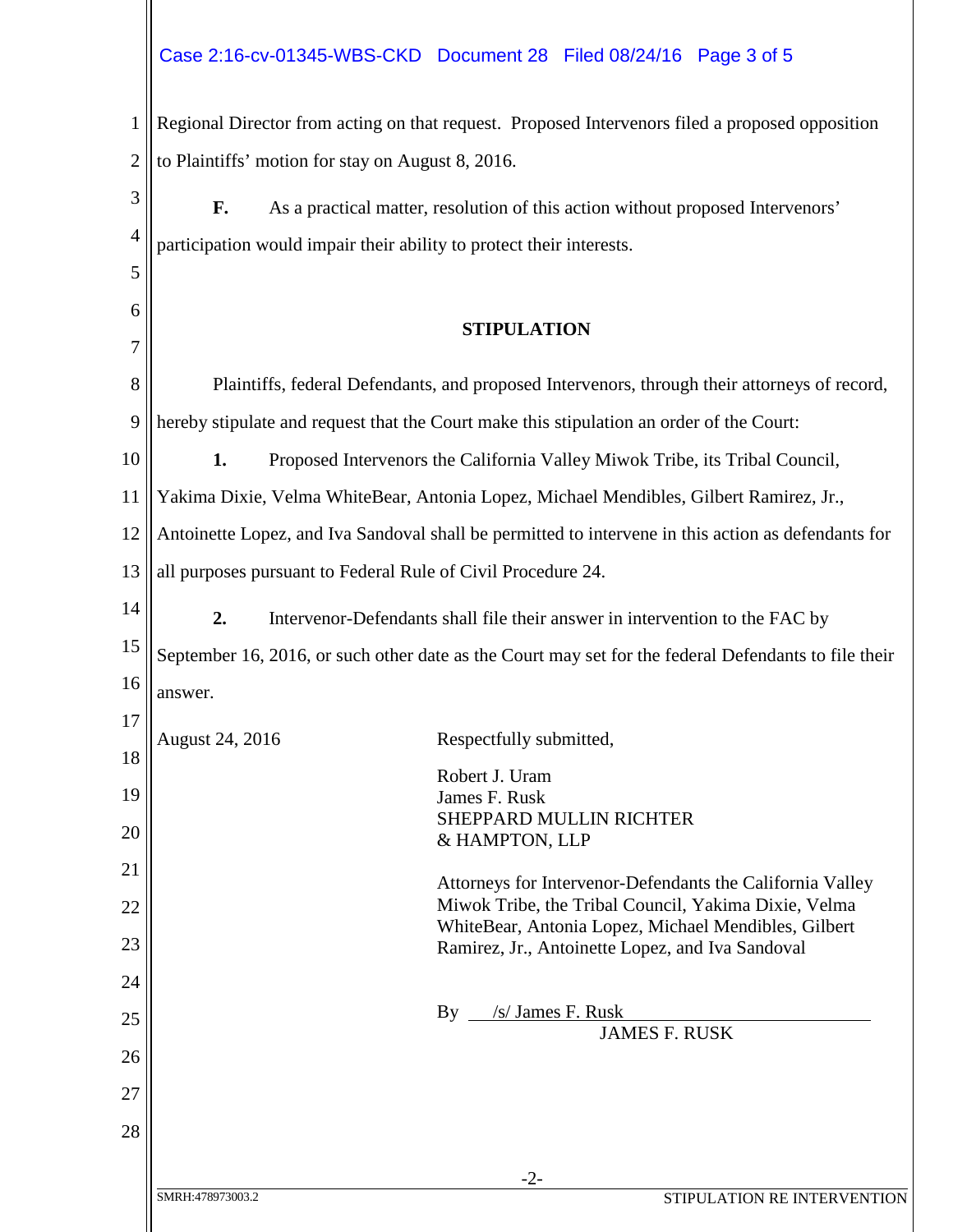|                |                  | Case 2:16-cv-01345-WBS-CKD Document 28 Filed 08/24/16 Page 4 of 5                                                                                   |
|----------------|------------------|-----------------------------------------------------------------------------------------------------------------------------------------------------|
| 1              |                  | /s/ Manuel Corrales, Jr. (as authorized on Aug. 24, 2016)                                                                                           |
| $\overline{2}$ |                  | Manuel Corrales, Jr., Esq.<br>SBN 117647                                                                                                            |
| 3              |                  | <b>ATTORNEY AT LAW</b>                                                                                                                              |
| $\overline{4}$ |                  | 17140 Bernardo Center Drive<br>Suite 358                                                                                                            |
| 5              |                  | San Diego, California 92128<br>Tel: (858) 521-0634                                                                                                  |
| 6              |                  | Fax: (858) 521-0633                                                                                                                                 |
| $\overline{7}$ |                  | Email: mannycorrales@yahoo.com                                                                                                                      |
| 8              |                  | Attorney For Plaintiffs California Valley Miwok Tribe, The<br>General Council, Silvia Burley, Rashel Reznor, Anjelica<br>Paulk and Tristian Wallace |
| 9              |                  |                                                                                                                                                     |
| 10             |                  |                                                                                                                                                     |
| 11             |                  | $/s$ Jody H. Schwarz (as authorized on Aug. 24, 2016)                                                                                               |
| 12             |                  | Jody H. Schwarz<br>U.S. Department of Justice                                                                                                       |
| 13             |                  | <b>Environmental and Natural Resources Division</b>                                                                                                 |
| 14             |                  | <b>Natural Resources Section</b><br>P.O. Box 7611                                                                                                   |
| 15             |                  | Washington, DC 20044-7611<br>Tel: (202) 305-0245                                                                                                    |
| 16             |                  | Fax: (202) 305-0506                                                                                                                                 |
| 17             |                  | Email: Jody.schwarz@usdoj.gov                                                                                                                       |
| 18             |                  | Attorneys for Federal Defendants S.M.R. Jewell, in her<br>Official Capacity as U.S. Secretary of the Interior, Lawrence                             |
| 19             |                  | S. Roberts, in his Official Capacity as Acting Assistant<br>Secretary - Indian Affairs, and Michael Black, in his Official                          |
| 20             |                  | Capacity as Director of the Bureau of Indian Affairs                                                                                                |
| 21             |                  |                                                                                                                                                     |
| 22             |                  |                                                                                                                                                     |
| 23             |                  |                                                                                                                                                     |
| 24             |                  |                                                                                                                                                     |
| 25             |                  |                                                                                                                                                     |
| 26             |                  |                                                                                                                                                     |
| 27             |                  |                                                                                                                                                     |
| 28             |                  |                                                                                                                                                     |
|                |                  | $-3-$                                                                                                                                               |
|                | SMRH:478973003.2 | STIPULATION RE INTERVENTION                                                                                                                         |
|                |                  |                                                                                                                                                     |